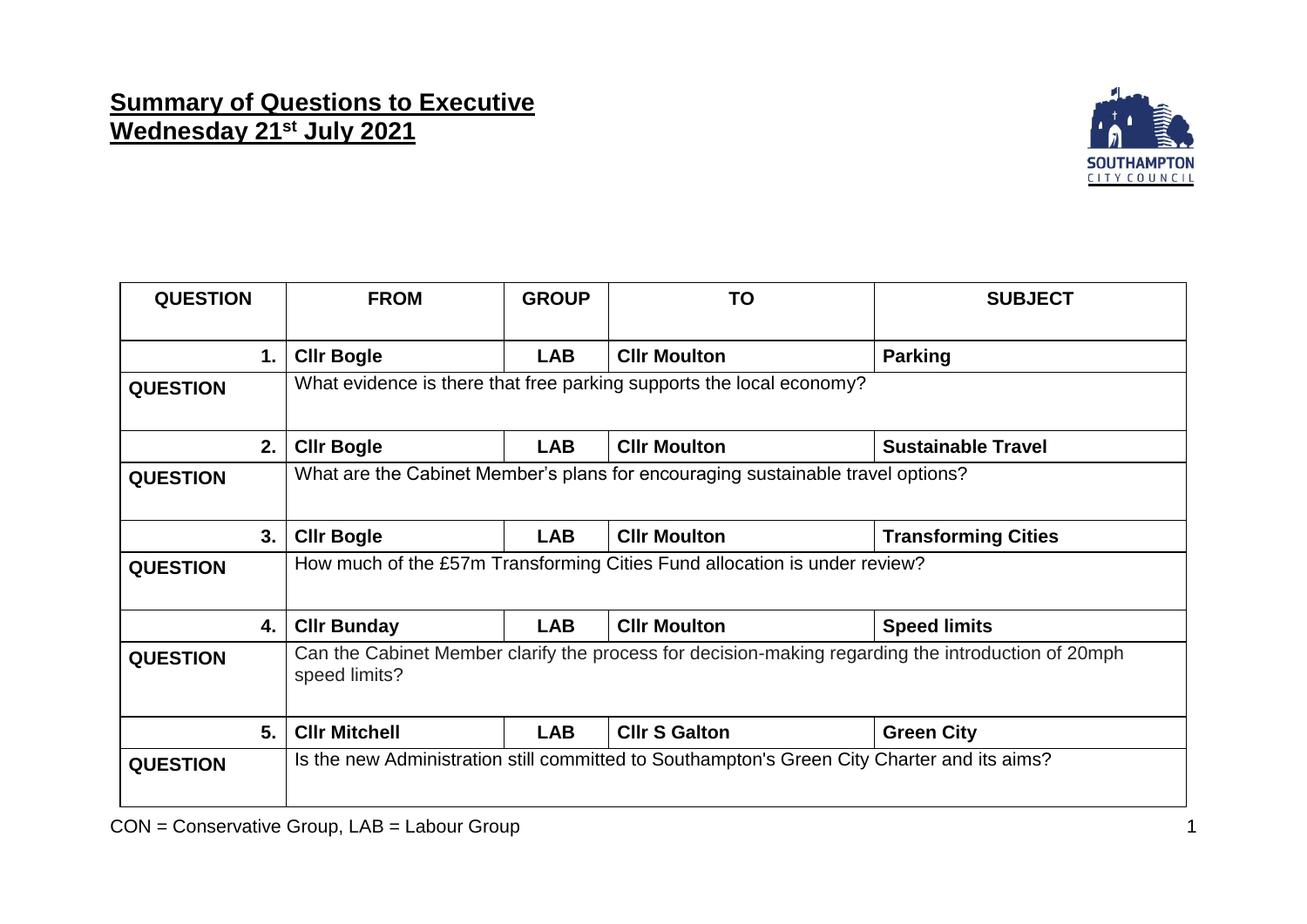| <b>QUESTION</b>  |    | <b>FROM</b>                                                                                               | <b>GROUP</b> | <b>TO</b>                                                                                      | <b>SUBJECT</b>                                                                                  |  |
|------------------|----|-----------------------------------------------------------------------------------------------------------|--------------|------------------------------------------------------------------------------------------------|-------------------------------------------------------------------------------------------------|--|
|                  | 6. | <b>CIIr Mitchell</b>                                                                                      | <b>LAB</b>   | <b>CIIr S Galton</b>                                                                           | <b>Pollution</b>                                                                                |  |
| <b>QUESTION</b>  |    | Is the new Administration still committed to reducing pollution and if so, what are their plans for this? |              |                                                                                                |                                                                                                 |  |
| $\overline{7}$ . |    | <b>CIIr Kataria</b>                                                                                       | <b>LAB</b>   | <b>CIIr S Galton</b>                                                                           | <b>Waste Services</b>                                                                           |  |
| <b>QUESTION</b>  |    | Is the Cabinet Member aware of the chaos in waste services?                                               |              |                                                                                                |                                                                                                 |  |
| 8.               |    | <b>CIIr Leggett</b>                                                                                       | <b>LAB</b>   | <b>Cllr Harwood</b>                                                                            | <b>Capita Service in-house</b>                                                                  |  |
| <b>QUESTION</b>  |    | Does the Cabinet Member believe the Labour Administration were right to bring Capita back in-house?       |              |                                                                                                |                                                                                                 |  |
| 9.               |    | <b>CIIr Leggett</b>                                                                                       | <b>LAB</b>   | <b>CIIr Harwood</b>                                                                            | <b>Southampton First</b>                                                                        |  |
| <b>QUESTION</b>  |    | Will the new administration continue the Southampton First policy?                                        |              |                                                                                                |                                                                                                 |  |
|                  |    |                                                                                                           |              | <b>Cllr White</b>                                                                              | <b>Kentish Road</b>                                                                             |  |
|                  |    | 10. Cllr Fielker                                                                                          | <b>LAB</b>   |                                                                                                |                                                                                                 |  |
| <b>QUESTION</b>  |    | Southampton City Council?                                                                                 |              | Holcroft House open? Will both facilities continue to be managed by staff directly employed by | Can the Cabinet Member assure Southampton's residents that they intend to keep Kentish Road and |  |
|                  |    | 11. Cllr Kaur                                                                                             | <b>LAB</b>   | <b>CIIr S Vassiliou</b>                                                                        | 1000 Homes                                                                                      |  |
| <b>QUESTION</b>  |    |                                                                                                           |              | Will the new administration still deliver 1000 quality, affordable, council homes by 2025?     |                                                                                                 |  |
|                  |    | 12. Cllr Kaur                                                                                             | <b>LAB</b>   | <b>Cllr Fitzhenry</b>                                                                          | <b>Car Parking</b>                                                                              |  |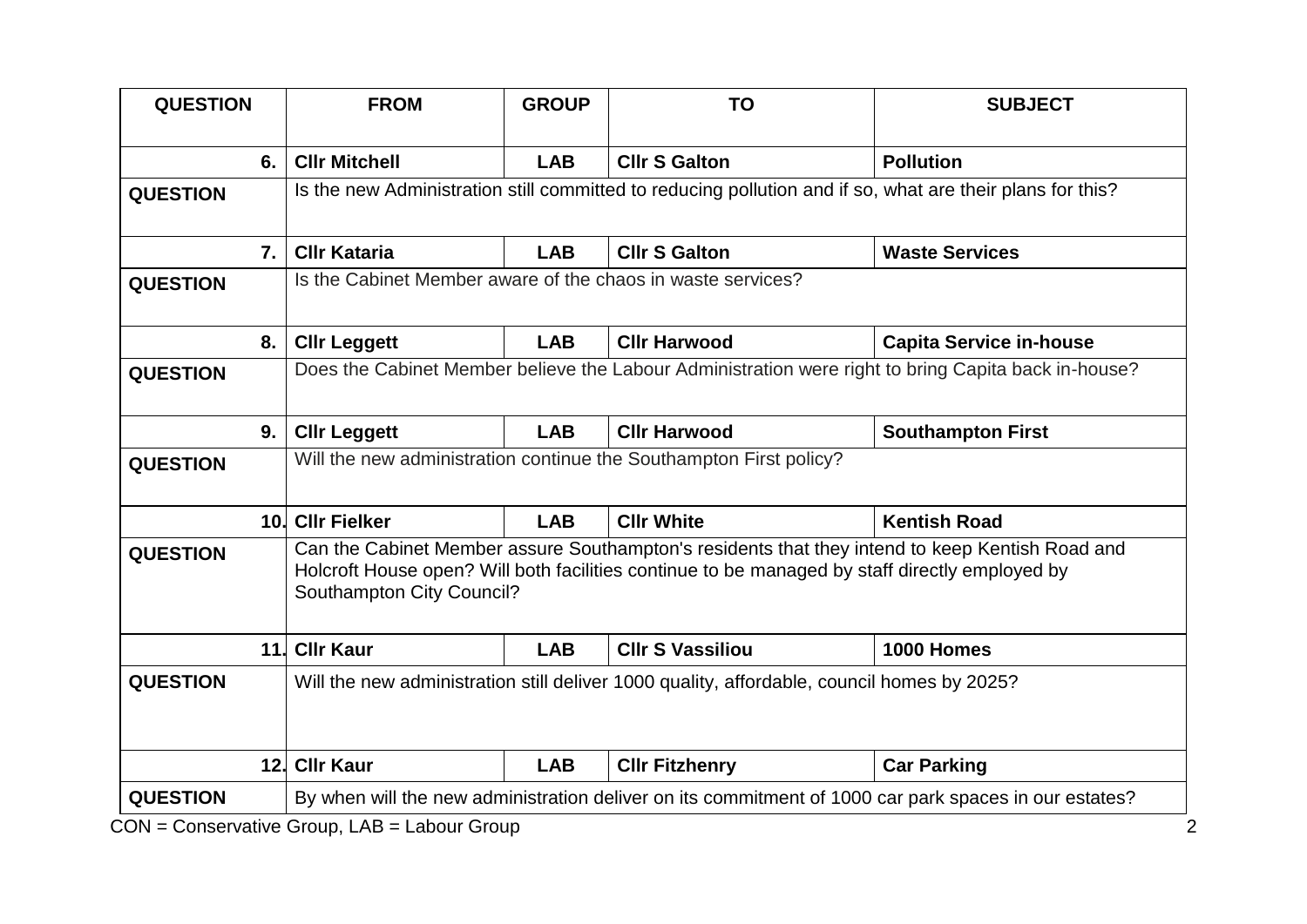| <b>QUESTION</b> | <b>FROM</b>                                                                                                                                                                                            | <b>GROUP</b> | <b>TO</b>               | <b>SUBJECT</b>                                                                                    |  |
|-----------------|--------------------------------------------------------------------------------------------------------------------------------------------------------------------------------------------------------|--------------|-------------------------|---------------------------------------------------------------------------------------------------|--|
|                 |                                                                                                                                                                                                        |              |                         |                                                                                                   |  |
|                 | 13. Cllr Paffey                                                                                                                                                                                        | <b>LAB</b>   | <b>Cllr J Baillie</b>   | <b>Feed the Future</b>                                                                            |  |
| <b>QUESTION</b> | What is the new administration's commitment to sustaining the Feed the Future scheme, which plays a key<br>role in supporting healthy eating for some of the city's most vulnerable children?          |              |                         |                                                                                                   |  |
|                 | 14. Cllr Margetts                                                                                                                                                                                      | <b>LAB</b>   | <b>CIIr J Baillie</b>   | <b>Childhood obesity</b>                                                                          |  |
| <b>QUESTION</b> | What support and commitment will the administration make to reducing inequalities in childhood obesity, following<br>support at full council for the scrutiny report on childhood obesity in the city? |              |                         |                                                                                                   |  |
|                 | 15. Cllr Shields                                                                                                                                                                                       | <b>LAB</b>   | <b>CIIr S Vassiliou</b> | <b>Universal Credit</b>                                                                           |  |
| <b>QUESTION</b> | Does the new administration support the Conservative government's removal of the £20 Universal Credit<br>uplift that many Southampton families are relying on to survive?                              |              |                         |                                                                                                   |  |
|                 | 16. Cllr Paffey                                                                                                                                                                                        | <b>LAB</b>   | <b>CIIr J Baillie</b>   | <b>SureStart Centre</b>                                                                           |  |
| <b>QUESTION</b> | Given the essential role of our Sure Start centres for over 20 years, will the new administration commit to<br>keeping all centres open?                                                               |              |                         |                                                                                                   |  |
| 17.             | <b>CIIr Paffey</b>                                                                                                                                                                                     | <b>LAB</b>   | <b>CIIr J Baillie</b>   | <b>Community Fund</b>                                                                             |  |
| <b>QUESTION</b> | How does the administration intend to spend the £500,000 community fund for children's activities that it<br>promised?                                                                                 |              |                         |                                                                                                   |  |
| 18.             | <b>Cllr Kaur</b>                                                                                                                                                                                       | <b>LAB</b>   | <b>CIIr J Hannides</b>  | <b>Outdoor Sports Centre</b>                                                                      |  |
| <b>QUESTION</b> | Centre?                                                                                                                                                                                                |              |                         | Can the Cabinet Member explain why they are pausing plans to redevelop Southampton Outdoor Sports |  |